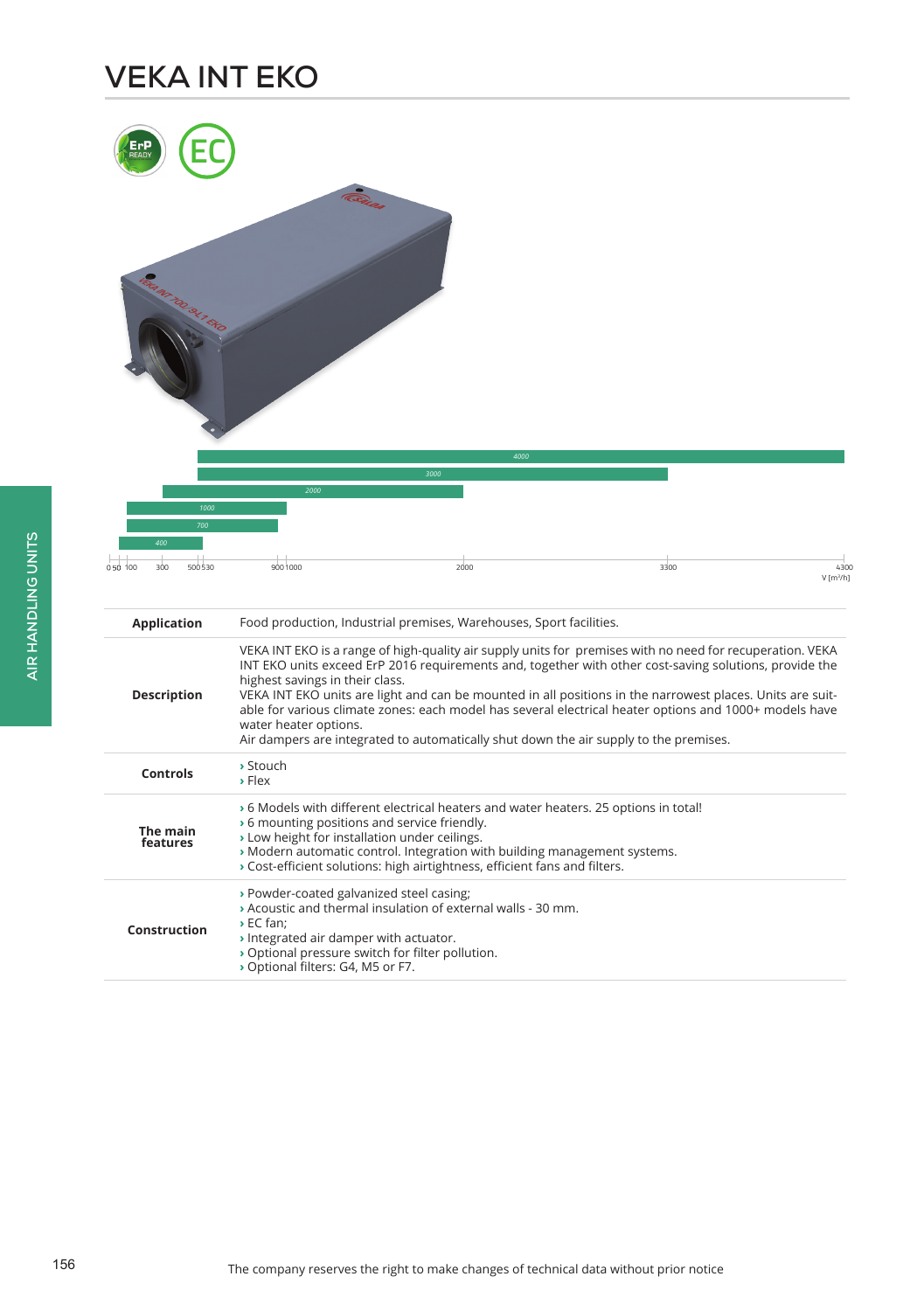

|                     | Dimensions [mm] |                |                |                          |      |     |     |                |      |     |     |     |                          |                |     |                          |    |     |
|---------------------|-----------------|----------------|----------------|--------------------------|------|-----|-----|----------------|------|-----|-----|-----|--------------------------|----------------|-----|--------------------------|----|-----|
| Unit                | W               | W <sub>1</sub> | W <sub>2</sub> | W <sub>3</sub>           | в    | н   | H1  | H <sub>2</sub> | Е    | S   | M   | N   | V <sub>1</sub>           | V <sub>2</sub> | V3  | V <sub>4</sub>           | F  | øD  |
| VEKA INT 400 EKO    | 450             | 225            | 225            | $\sim$                   | 1130 | 325 | 427 | 157            | 1171 | 370 |     |     |                          |                |     | $\overline{\phantom{a}}$ | 30 | 200 |
| VEKA INT 700 EKO    | 500             | 250            | 250            | $\overline{\phantom{a}}$ | 1200 | 350 | 477 | 157            | 1241 | 420 |     |     |                          |                |     |                          | 40 | 250 |
| VEKA INT 1000 EKO   | 635             | 267            | 368            | $\sim$                   | 1250 | 350 | 612 | 174            | 1291 | 555 | 400 | 200 |                          |                |     | $\overline{\phantom{a}}$ | 50 |     |
| VEKA INT 2000 EKO   | 750             | 316            | 434            | $\sim$                   | 1550 | 460 | 727 | 249            | 1591 | 670 | 500 | 250 | $\overline{\phantom{a}}$ |                |     | $\overline{\phantom{a}}$ | 50 | ٠   |
| VEKA INT 3000 EKO   | 950             | 417            | 533            | 1065                     | 1700 | 550 | 826 | 268            | 1526 | 992 | 700 | 400 | $\overline{\phantom{a}}$ |                |     |                          | 50 | ٠   |
| VEKA INT 4000 EKO   | 950             | 417            | 533            | 1065                     | 1700 | 550 | 826 | 268            | 1526 | 992 | 700 | 400 |                          |                |     | $\sim$                   | 50 |     |
| VEKA INT W 1000 EKO | 635             | 267            | 368            | $\overline{\phantom{a}}$ | 1250 | 350 | 612 | 174            | 1291 | 555 | 400 | 200 | 618                      | 43             | 190 | 71                       | 50 |     |
| VEKA INT W 2000 EKO | 750             | 316            | 434            | $\overline{\phantom{a}}$ | 1550 | 460 | 727 | 249            | 1591 | 670 | 500 | 250 | 740                      | 42             | 297 | 73                       | 50 |     |
| VEKA INT W 3000 EKO | 950             | 417            | 533            | 1065                     | 1700 | 550 | 826 | 268            | 1526 | 992 | 700 | 400 | 845                      | 38             | 360 | 78                       | 50 |     |
| VEKA INT W 4000 EKO | 950             | 417            | 533            | 1065                     | 1700 | 550 | 826 | 268            | 1526 | 992 | 700 | 400 | 845                      | 38             | 360 | 78                       | 50 |     |

|                     |                                  | <b>Optional accessories</b>             |                          |                          |                              |                       |                          |                          |                           |                                     |  |  |
|---------------------|----------------------------------|-----------------------------------------|--------------------------|--------------------------|------------------------------|-----------------------|--------------------------|--------------------------|---------------------------|-------------------------------------|--|--|
| Unit                | <b>Stouch</b><br>Flex            | $S-1141$<br><b>S-RC02-F2</b><br>S-KFF-U | <b>SKS</b>               | <b>AKS</b><br>AP         | <b>SSB</b><br><b>Heating</b> | <b>SSB</b><br>Cooling | <b>RMG 80/60°C</b>       | <b>RMG 60/40°C</b>       | <b>VVP/VXP</b><br>80/60°C | <b>VVP/VXP</b><br>$60/40^{\circ}$ C |  |  |
| VEKA INT400 EKO     | $+$                              | $+$                                     | $\overline{\phantom{a}}$ | 200                      | $\overline{\phantom{a}}$     | 81                    | $\overline{\phantom{a}}$ |                          | $\overline{\phantom{a}}$  | $\overline{\phantom{a}}$            |  |  |
| VEKA INT 700 EKO    | $\ddot{}$                        | $\begin{array}{c} + \end{array}$        | $\overline{\phantom{a}}$ | 250                      | $\overline{\phantom{a}}$     | 81                    | $\sim$                   |                          | $\overline{\phantom{a}}$  |                                     |  |  |
| VEKA INT 1000 EKO   | $^+$                             | $\begin{array}{c} + \end{array}$        | 400×200                  | $\overline{\phantom{a}}$ | $\overline{\phantom{a}}$     | 81                    | $\overline{\phantom{a}}$ | $\overline{\phantom{a}}$ | $\overline{\phantom{a}}$  | $\overline{\phantom{a}}$            |  |  |
| VEKA INT 2000 EKO   | $\begin{array}{c} + \end{array}$ | $\ddot{}$                               | 500x250                  | ٠                        |                              | 81                    | $\sim$                   | ٠                        | ٠                         |                                     |  |  |
| VEKA INT 3000 EKO   | $\begin{array}{c} + \end{array}$ | $\begin{array}{c} + \end{array}$        | 700x400                  | $\overline{\phantom{a}}$ | $\overline{\phantom{a}}$     | 81                    | $\overline{\phantom{a}}$ | $\overline{\phantom{a}}$ | $\overline{\phantom{a}}$  | $\overline{\phantom{a}}$            |  |  |
| VEKA INT 4000 EKO   | $\ddot{}$                        | $\ddot{}$                               | 700x400                  | $\sim$                   | $\sim$                       | 81                    | $\overline{\phantom{a}}$ | $\overline{\phantom{a}}$ | $\overline{\phantom{a}}$  | $\overline{\phantom{a}}$            |  |  |
| VEKA INT W 1000 EKO | $\begin{array}{c} + \end{array}$ | $+$                                     | 400×200                  | $\overline{\phantom{a}}$ | 61                           | 81                    | $3-1,6-4$                | $3-1,0-4$                | 45.10-1,6                 | 45.10-1,0                           |  |  |
| VEKA INT W 2000 EKO | $\ddot{}$                        | $\ddot{}$                               | 500x250                  | $\sim$                   | 61                           | 81                    | $3 - 2,5 - 4$            | $3 - 2, 5 - 4$           | 45.10-2,5                 | 45.10-2,5                           |  |  |
| VEKA INT W 3000 EKO | $+$                              | $+$                                     | 700x400                  | $\overline{\phantom{a}}$ | 61                           | 81                    | $^{+}$                   | $+$                      | $+$                       | $+$                                 |  |  |
| VEKA INT W 4000 EKO | $\begin{array}{c} + \end{array}$ | $+$                                     | 700×400                  | $\sim$                   | 61                           | 81                    | $\ddot{}$                | $^{+}$                   | $^{+}$                    | $+$                                 |  |  |

SSB 81-3 position.

#### *Accessories*

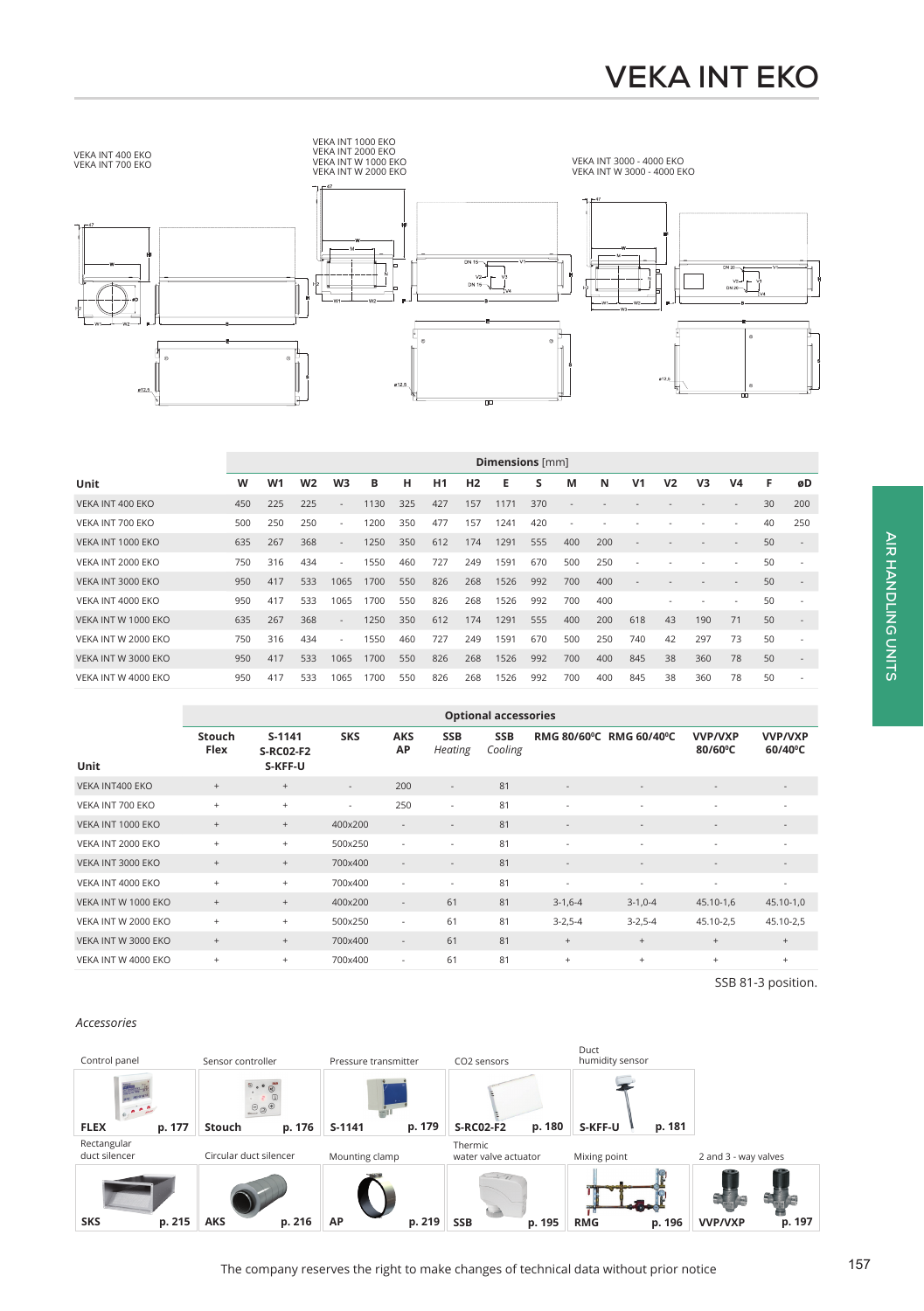# **VEKA INT EKO**

### **VEKA INT400/1,2-L1 EKO**

**VEKA INT 400/2,0-L1 EKO VEKA INT 400/5,0-L1 EKO**



| Surrounding                               | -37 | -51 | 45 | -38 |  |
|-------------------------------------------|-----|-----|----|-----|--|
| Measured at 560 m <sup>3</sup> /h, 122 Pa |     |     |    |     |  |
|                                           |     |     |    |     |  |
|                                           |     |     |    |     |  |

| 400/1,2-L1 EKO 400/2,0-L1 EKO 400/5,0-L1 EKO |  |  |
|----------------------------------------------|--|--|
|----------------------------------------------|--|--|

LWA, dB(A)<br>125 Hz 250 Hz 500 Hz 1 kHz 2 kHz 4 kHz 8 kHz

| Heater              | -phase/voltage               | [50Hz/VAC]                   | ~1,230         | ~1,230         | $-2,400$       |
|---------------------|------------------------------|------------------------------|----------------|----------------|----------------|
|                     | -power consumption           | [kW]                         | 1.2            | 2,0            | 5,0            |
| Fan                 | -phase/voltage               | [50Hz/VAC]                   | ~1.230         | ~1,230         | $-1,230$       |
|                     | -current                     | [KW/A]                       | 0,082/0,75     | 0,082/0,75     | 0,082/0,75     |
|                     | -speed                       | $\lceil \text{min-1} \rceil$ | 3200           | 3200           | 3200           |
|                     | -protection class            |                              | $IP-54$        | $IP-54$        | $IP-54$        |
|                     | -power consumption           | [kW/A]                       | 1,28/5,95      | 2,08/9,44      | 5,08/13,32     |
|                     | Automatic control integrated |                              | integrated     | integrated     | integrated     |
| Filter class        |                              |                              | M <sub>5</sub> | M <sub>5</sub> | M <sub>5</sub> |
| Insulation of walls |                              | [mm]                         | 30             | 30             | 30             |
| Weight              |                              | [kg]                         | 36,0           | 36,0           | 37,0           |
|                     | Comply with ERP 2016; 2018   |                              | $\ddot{}$      | $\overline{+}$ | $^{+}$         |



| $\circled{0}$ | <b>VEKA INT 700/2,4-L1 EKO</b> |  |  |  |  |
|---------------|--------------------------------|--|--|--|--|
|---------------|--------------------------------|--|--|--|--|

**VEKA INT 700/5,0-L1 EKO**

**VEKA INT 700/9,0-L1 EKO**

| <b>VEKA INT 700 EKO</b>                   | Lwa total. |           |                       |        | LWA. dB(A) |       |       |       |
|-------------------------------------------|------------|-----------|-----------------------|--------|------------|-------|-------|-------|
|                                           | dB(A)      | 125<br>Hz | 250<br>H <sub>z</sub> | 500 Hz | $1$ kHz    | 2 kHz | 4 kHz | 8 kHz |
| Inlet                                     | 69         | 50        | 59                    | 61     | 65         | 64    | 54    | 52    |
| Outlet                                    | 75         | 62        | 68                    | 73     | 63         | 53    | 46    | 40    |
| Surrounding                               | 55         | 40        | 47                    | 51     | 50         | 45    | 40    | 37    |
| Measured at 838 m <sup>3</sup> /h, 162 Pa |            |           |                       |        |            |       |       |       |

|                     |                              |                                 |                | 700/2,4-L1 EKO 700/5,0-L1 EKO 700/9,0-L1 EKO |                |
|---------------------|------------------------------|---------------------------------|----------------|----------------------------------------------|----------------|
| Heater              | -phase/voltage               | [50Hz/VAC]                      | ~1.230         | $-2.400$                                     | $-3,400$       |
|                     | -power consumption           | [kW]                            | 2,4            | 5,0                                          | 9,0            |
| Fan                 | -phase/voltage               | [50Hz/VAC]                      | ~1,230         | $-1,230$                                     | ~1,230         |
|                     | -current                     | [KW/A]                          | 0,358/1,6      | 0,358/1,6                                    | 0,358/1,6      |
|                     | -speed                       | $\lceil \text{min}^{-1} \rceil$ | 3380           | 3380                                         | 3380           |
|                     | -protection class            |                                 | $IP-44$        | $IP-44$                                      | $IP-44$        |
|                     | -power consumption           | [kW/A]                          | 2,76/12,03     | 5,36 / 14,10                                 | 9,36 / 14,60   |
|                     | Automatic control integrated |                                 | integrated     | integrated                                   | integrated     |
| Filter class        |                              |                                 | M <sub>5</sub> | M <sub>5</sub>                               | M <sub>5</sub> |
| Insulation of walls |                              | [mm]                            | 30             | 30                                           | 30             |
| Weight              |                              | [kg]                            | 45,0           | 45.0                                         | 45,0           |
|                     | Comply with ERP 2016; 2018   |                                 | $\ddot{}$      | $\ddot{}$                                    | $+$            |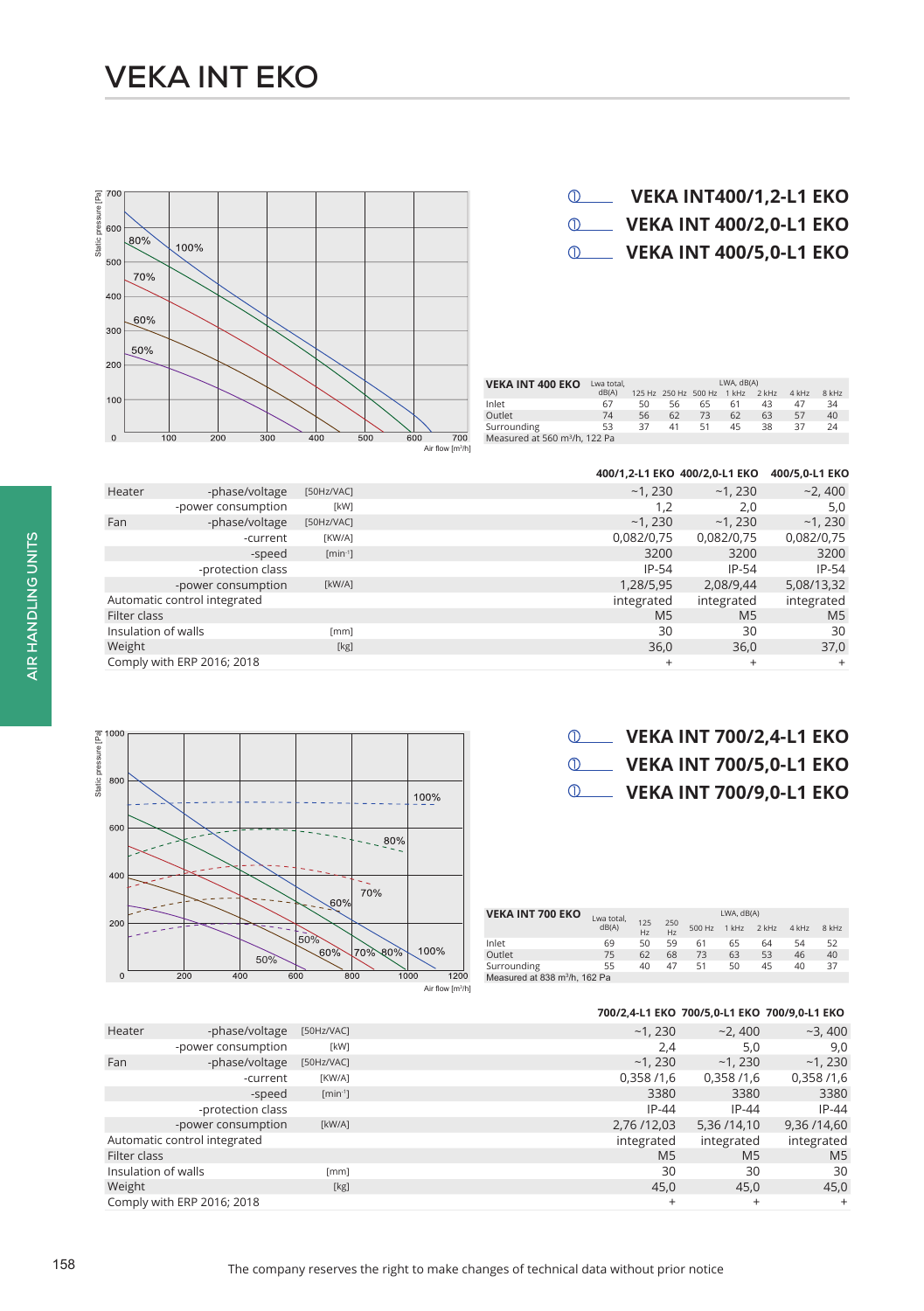## **VEKA INT 1000/2,4-L1 EKO VEKA INT 1000/5,0-L1 EKO VEKA INT 1000/9,0-L1 EKO VEKA INT 1000/12,0-L1 EKO**



| <b>VEKA INT 1000 EKO</b>                   | Lwa total. |    |    |                            | LWA, dB(A) |         |         |         |
|--------------------------------------------|------------|----|----|----------------------------|------------|---------|---------|---------|
|                                            | dB(A)      |    |    | 125 Hz 250 Hz 500 Hz 1 kHz |            | $2$ kHz | $4$ kHz | $8$ kHz |
| Inlet                                      | 69         | 53 | 56 | 65                         | 63         | 61      | 59      | 53      |
| Outlet                                     | 75         | 64 | 70 | 72                         | 65         | 56      | 53      | 49      |
| Surrounding                                | 55         | 44 | 45 | 51                         | 48         | 44      | 41      | 38      |
| Measured at 1036 m <sup>3</sup> /h, 133 Pa |            |    |    |                            |            |         |         |         |
|                                            |            |    |    |                            |            |         |         |         |

|                     |                              |              | 1000/2.4-L1 EKO | 1000/5,0-L1 EKO |                | 1000/9,0-L1 EKO 1000/12,0-L1 EKO |
|---------------------|------------------------------|--------------|-----------------|-----------------|----------------|----------------------------------|
| Heater              | -phase/voltage               | [50Hz/VAC]   | $-1,230$        | $-2,400$        | $-3,400$       | $-3,400$                         |
|                     | -power consumption           | [kW]         | 2,4             | 5,0             | 9,0            | 12,0                             |
| Fan                 | -phase/voltage               | [50Hz/VAC]   | $-1,230$        | ~1,230          | ~1,230         | ~1,230                           |
|                     | -current                     | [KW/A]       | 0,233/1,74      | 0,233 /1,74     | 0,358/1,6      | 0,233/1,74                       |
|                     | -speed                       | $[min^{-1}]$ | 3220            | 3220            | 3220           | 3220                             |
|                     | -protection class            |              | $IP-44$         | $IP-44$         | $IP-44$        | $IP-44$                          |
|                     | -power consumption           | [kW/A]       | 2,63 /12,17     | 5,23 /14,24     | 9,36/14,60     | 12,23/19,06                      |
|                     | Automatic control integrated |              | integrated      | integrated      | integrated     | integrated                       |
| Filter class        |                              |              | M <sub>5</sub>  | M <sub>5</sub>  | M <sub>5</sub> | M <sub>5</sub>                   |
| Insulation of walls |                              | [mm]         | 30              | 30              | 30             | 30                               |
| Weight              |                              | [kg]         | 56,0            | 56,0            | 57,0           | 57,0                             |
|                     | Comply with ERP 2016; 2018   |              | $^{+}$          | $^{+}$          | $^{+}$         | $^{+}$                           |
|                     |                              |              |                 |                 |                |                                  |

## **VEKA INT 2000/6,0-L1 EKO VEKA INT 2000/15,0-L1 EKO VEKA INT 2000/21,0-L1 EKO**



| <b>VEKA INT 2000 EKO</b>                   | Lwa total. |    |    |                            | LWA, dB(A) |       |         |       |
|--------------------------------------------|------------|----|----|----------------------------|------------|-------|---------|-------|
|                                            | dB(A)      |    |    | 125 Hz 250 Hz 500 Hz 1 kHz |            | 2 kHz | $4$ kHz | 8 kHz |
| Inlet                                      | 80         |    | 78 | 72                         | 57         | 61    | 59      | 55    |
| Outlet                                     | 84         | 75 | 80 | 79                         | 74         | 73    | 70      | 67    |
| Surrounding                                | 65         | 58 | 62 | 57                         | 49         | 52    | 51      | 48    |
| Measured at 2493 m <sup>3</sup> /h, 120 Pa |            |    |    |                            |            |       |         |       |

|                     |                              |              |                | 2000/6,0-L1 EKO 2000/15,0-L1 EKO 2000/21,0-L1 EKO |                |
|---------------------|------------------------------|--------------|----------------|---------------------------------------------------|----------------|
| Heater              | -phase/voltage               | [50Hz/VAC]   | $-2.400$       | $-3.400$                                          | $-3,400$       |
|                     | -power consumption           | [kW]         | 6,0            | 15,0                                              | $21,0(12+9)$   |
| Fan                 | -phase/voltage               | [50Hz/VAC]   | $-1,230$       | ~1.230                                            | $-1,230$       |
|                     | -current                     | [KW/A]       | 0,438/1,97     | 0,438/1,97                                        | 0,438 /1,97    |
|                     | -speed                       | $[min^{-1}]$ | 2010           | 2010                                              | 2010           |
|                     | -protection class            |              | $IP-44$        | $IP-44$                                           | $IP-44$        |
|                     | -power consumption           | [kW/A]       | 6,44/16,97     | 15,44/23,62                                       | 21,44 / 32,28  |
|                     | Automatic control integrated |              | integrated     | integrated                                        | integrated     |
| Filter class        |                              |              | M <sub>5</sub> | M <sub>5</sub>                                    | M <sub>5</sub> |
| Insulation of walls |                              | [mm]         | 30             | 30                                                | 30             |
| Weight              |                              | [kg]         | 88,0           | 88,5                                              | 89,0           |
|                     | Comply with ERP 2016; 2018   |              | $^{+}$         | $^{+}$                                            | $^{+}$         |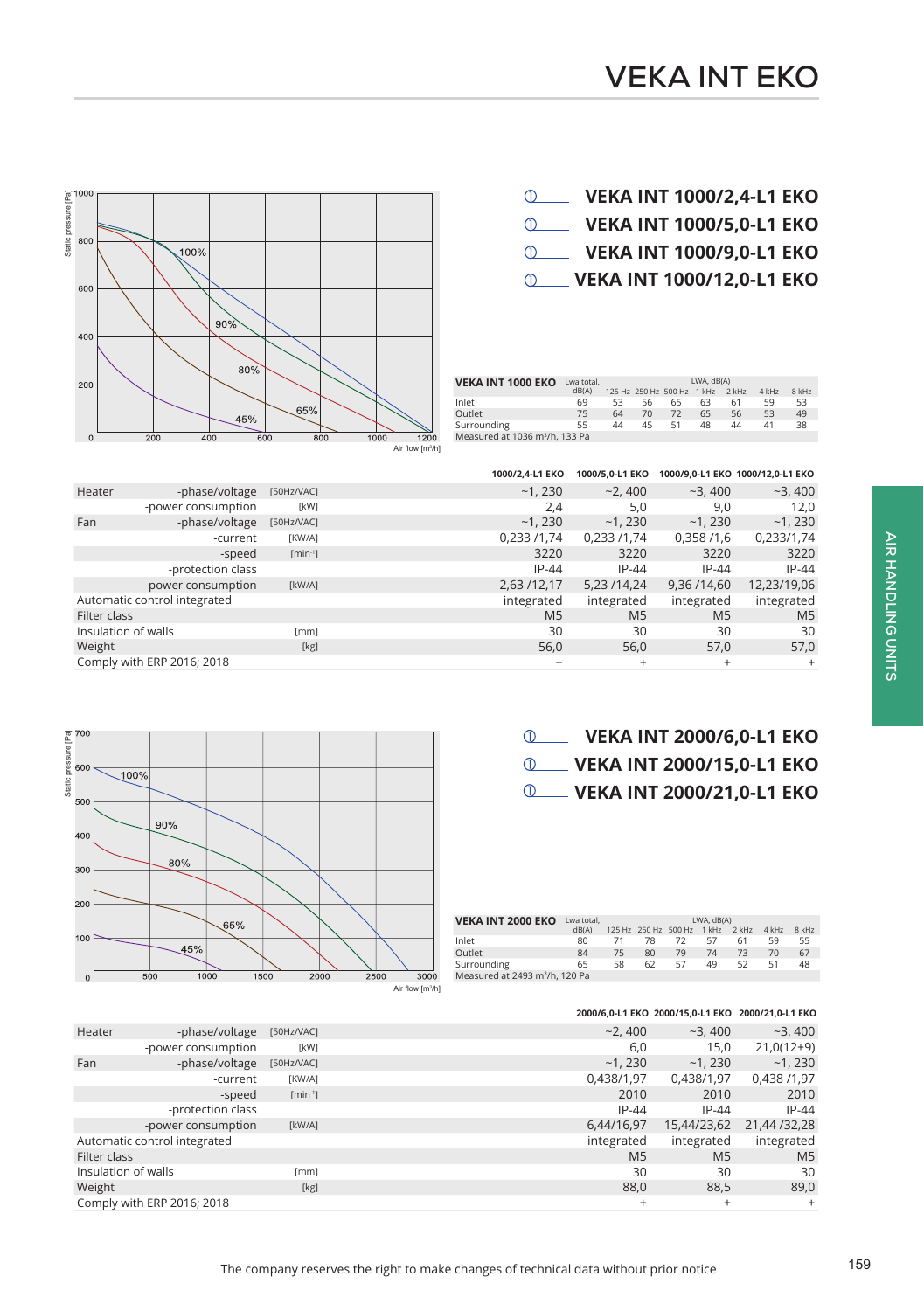### **VEKA INT 3000/15,0-L1 EKO VEKA INT 3000/21,0-L1 EKO VEKA INT 3000/30,0-L1 EKO VEKA INT 3000/39,0-L1 EKO**

Performance Power consumption

LWA, dB(A) 125 Hz 250 Hz 500 Hz 1 kHz 2 kHz 4 kHz 8 kHz



Air flow [m<sup>3</sup> /h]

**VEKA INT 3000 EKO** Lwa total,

dB(A)

Inlet 75 57 66 72 68 66 65 62 Outlet 82 60 70 75 78 75 71 63 Surrounding 68 50 59 63 61 61 58 51 Measured at 3805 m3/h, 122 Pa

#### **3000/15,0-L1 EKO 3000/21,0-L1 EKO 3000/30,0-L1 EKO 3000/39,0-L1 EKO** Heater -phase/voltage [50Hz/VAC] -  $\sim$ 3, 400  $\sim$ 3, 400  $\sim$ 3, 400  $\sim$ 3, 400  $\sim$ 3, 400  $\sim$ 3, 400  $\sim$ 3, 400  $\sim$ 3, 400  $\sim$ 3, 400  $\sim$ 3, 400  $\sim$ 3, 400  $\sim$ 3, 400  $\sim$ 3, 400  $\sim$ 3, 400  $\sim$ 3, 400  $\sim$ 3, 400  $\sim$ 3, 400 -power consumption [kW] 15 21,0 (9+12) 30,0 (15+15) 39,0 (12+9+18)<br>-1, 230 -1, 230 -1, 230 -1, 230 -1, 230 -1, 230 Fan -phase/voltage [50Hz/VAC] -  $\sim$ 1, 230  $\sim$ 1, 230  $\sim$ 1, 230  $\sim$ 1, 230  $\sim$ 1, 230  $\sim$ 1, 230  $\sim$ 1, 230  $\sim$ 1, 230 -current [KW/A] 0,920/4,2 0,920/4,2 0,920/4,2 0,920/4,2 -speed [min-1] 2200 2200 2200 2200 -protection class **IP-54** IP-54 IP-54 IP-54 IP-54 -power consumption [kW/A] 15,92/25,80 21,92/35,20 30,92/47,20 39,92/60,20 Automatic control integrated integrated integrated integrated integrated integrated integrated integrated integrated integrated integrated integrated integrated integrated integrated integrated integrated integrated integr Filter class M5 M5 M5 M5 Insulation of walls [mm] 30 30 30 30 Weight [kg] 137,0 138,0 140,0 142,0 Comply with ERP 2016; 2018 + + + +

Air flow [l/s]  $\frac{1666}{3000}$   $\frac{2}{9}$ 

2500

| <b>QUELLE VEKA INT4000/21-L1 EKO</b>  |
|---------------------------------------|
| <b>10 VEKA INT 4000/27-L1 EKO</b>     |
| <b>10 VEKA INT 4000/39-L1 EKO</b>     |
| <b>Q_____ VEKA INT 4000/54-L1 EKO</b> |

Performance Power consumption

| <b>VEKA INT 4000 EKO</b>                   | Lwa total, |    |                      |    | LWA, dB(A) |       |       |       |
|--------------------------------------------|------------|----|----------------------|----|------------|-------|-------|-------|
|                                            | dB(A)      |    | 125 Hz 250 Hz 500 Hz |    | 1 kHz      | 2 kHz | 4 kHz | 8 kHz |
| Inlet                                      | 79         | 59 | 69                   | 76 | 73         | 70    | 69    | 64    |
| Outlet                                     | 86         | 61 | 73                   | 79 | 83         | 79    | 76    | 69    |
| Surrounding                                | 72         | 52 | 62                   | 67 | 66         | 65    | 63    | 55    |
| Measured at 4857 m <sup>3</sup> /h, 142 Pa |            |    |                      |    |            |       |       |       |



833

277

100%

555

1111

1388

| 4000/21-L1 EKO 4000/27-L1 EKO 4000/39-L1 EKO 4000/54-L1 EKO |
|-------------------------------------------------------------|
|-------------------------------------------------------------|

| -phase/voltage               | [50Hz/VAC]                      | $-3,400$       | $-3,400$       | $-3,400$       | $-3,400$       |
|------------------------------|---------------------------------|----------------|----------------|----------------|----------------|
| -power consumption           | [kW]                            | 21,0           | 27.0           | 39,0           | 54,00          |
| -phase/voltage               | [50Hz/VAC]                      | ~1.230         | ~1.230         | ~1,230         | $-1,230$       |
| -current                     | [KW/A]                          | 1,325 / 5,93   | 1,325/5,93     | 1,325/5,93     | 1,325 / 5,93   |
| -speed                       | $\lceil \text{min}^{-1} \rceil$ | 2390           | 2390           | 2390           | 2390           |
| -protection class            |                                 | $IP-54$        | $IP-54$        | $IP-54$        | $IP-54$        |
| -power consumption           | [kW/A]                          | 22,33/35,93    | 28,33/44,93    | 40,33/61,93    | 55,33/83,93    |
| Automatic control integrated |                                 |                | integrated     | integrated     | integrated     |
| Filter class                 |                                 | M <sub>5</sub> | M <sub>5</sub> | M <sub>5</sub> | M <sub>5</sub> |
| Insulation of walls          | [mm]                            | 30             | 30             | 30             | 30             |
|                              | [kg]                            | 137,0          | 139,0          | 143,0          | 148,0          |
| Comply with ERP 2016;2018    |                                 | $^{+}$         | $\ddot{}$      | $^{+}$         | $^{+}$         |
|                              |                                 |                |                |                |                |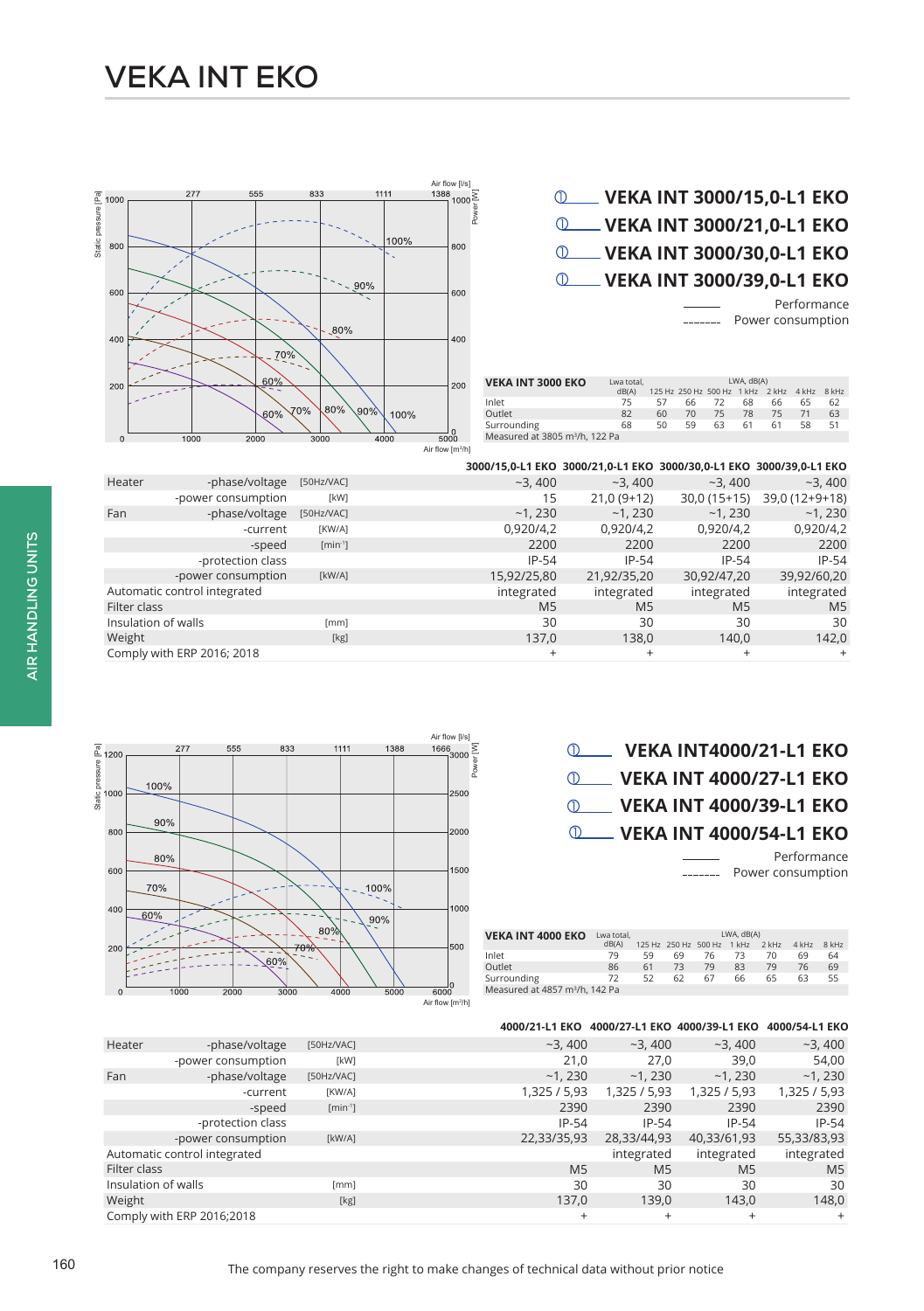**W-1000/14,4-L1 EKO** 

### **VEKA INT W 1000/14,4-L1 EKO**



| Water heater                 | -power                        | [kW]                | 14,4           |
|------------------------------|-------------------------------|---------------------|----------------|
|                              | -water temp. $T_{in}/T_{out}$ | [°C]                | $+80/+60$      |
|                              | -water flow rate              | [1/s]               | 0,18           |
|                              | -water pressure drop          | [kPa]               | 4              |
|                              | -kys value                    | [m <sup>3</sup> /h] | 3,26           |
| Fan                          | -phase/voltage [50Hz/VAC]     |                     | $-1,230$       |
|                              | -current                      | [kW/A]              | 0,232/1,77     |
|                              | -speed                        | $[min^{-1}]$        | 3220           |
|                              | -power consumption            | [kW/A]              | 0,232/1,77     |
|                              | -motor protection class       |                     | $IP-44$        |
| Automatic control integrated |                               |                     | integrated     |
| Filter class                 |                               |                     | M <sub>5</sub> |
| Insulation of wall           |                               | [mm]                | 30             |
| Weight                       |                               | [kg]                | 56,0           |
| Comply with ERP 2016; 2018   |                               |                     | $\ddot{}$      |

#### **VEKA INT W 2000/26,9-L1 EKO**



| <b>VEKA INT W 2000 EKO</b>                 | Lwa total. |    |    |                                              | LWA, dB(A) |    |    |    |
|--------------------------------------------|------------|----|----|----------------------------------------------|------------|----|----|----|
|                                            | dB(A)      |    |    | 125 Hz 250 Hz 500 Hz 1 kHz 2 kHz 4 kHz 8 kHz |            |    |    |    |
| Inlet                                      | 78         | 72 | 75 | 72.                                          | 63         | 59 | 52 | 49 |
| Qutlet                                     | 82         | 76 | 77 | 76                                           | 75         | 68 | 63 | 58 |
| Surrounding                                | 64         | 58 | 61 | 56                                           | 49         | 40 | 38 | 32 |
| Measured at 2304 m <sup>3</sup> /h, 113 Pa |            |    |    |                                              |            |    |    |    |

|                              |                               |                     | 711 110W 1111 711 |                    |
|------------------------------|-------------------------------|---------------------|-------------------|--------------------|
|                              |                               |                     |                   | W-2000/26,9-L1 EKO |
| Water heater                 | -power                        | [kW]                |                   | 26,9               |
|                              | -water temp. $T_{in}/T_{out}$ | [°C]                |                   | $+80/+60$          |
|                              | -water flow rate              | [1/s]               |                   | 0,33               |
|                              | -water pressure drop          | [kPa]               |                   | 18,1               |
|                              | -kys value                    | [m <sup>3</sup> /h] |                   | 2,81               |
| Fan                          | -phase/voltage [50Hz/VAC]     |                     |                   | ~1,230             |
|                              | -current                      | [kW/A]              |                   | 0,481/2,18         |
|                              | -speed                        | $[min^{-1}]$        |                   | 2010               |
|                              | -power consumption            | [kW/A]              |                   | 0,481/2,18         |
|                              | -motor protection class       |                     |                   | $IP-44$            |
| Automatic control integrated |                               |                     |                   | integrated         |
| Filter class                 |                               |                     |                   | M <sub>5</sub>     |
| Insulation of wall           |                               | [mm]                |                   | 30                 |
| Weight                       |                               | [kg]                |                   | 88,0               |
| Comply with ERP 2016; 2018   |                               |                     |                   | $\ddot{}$          |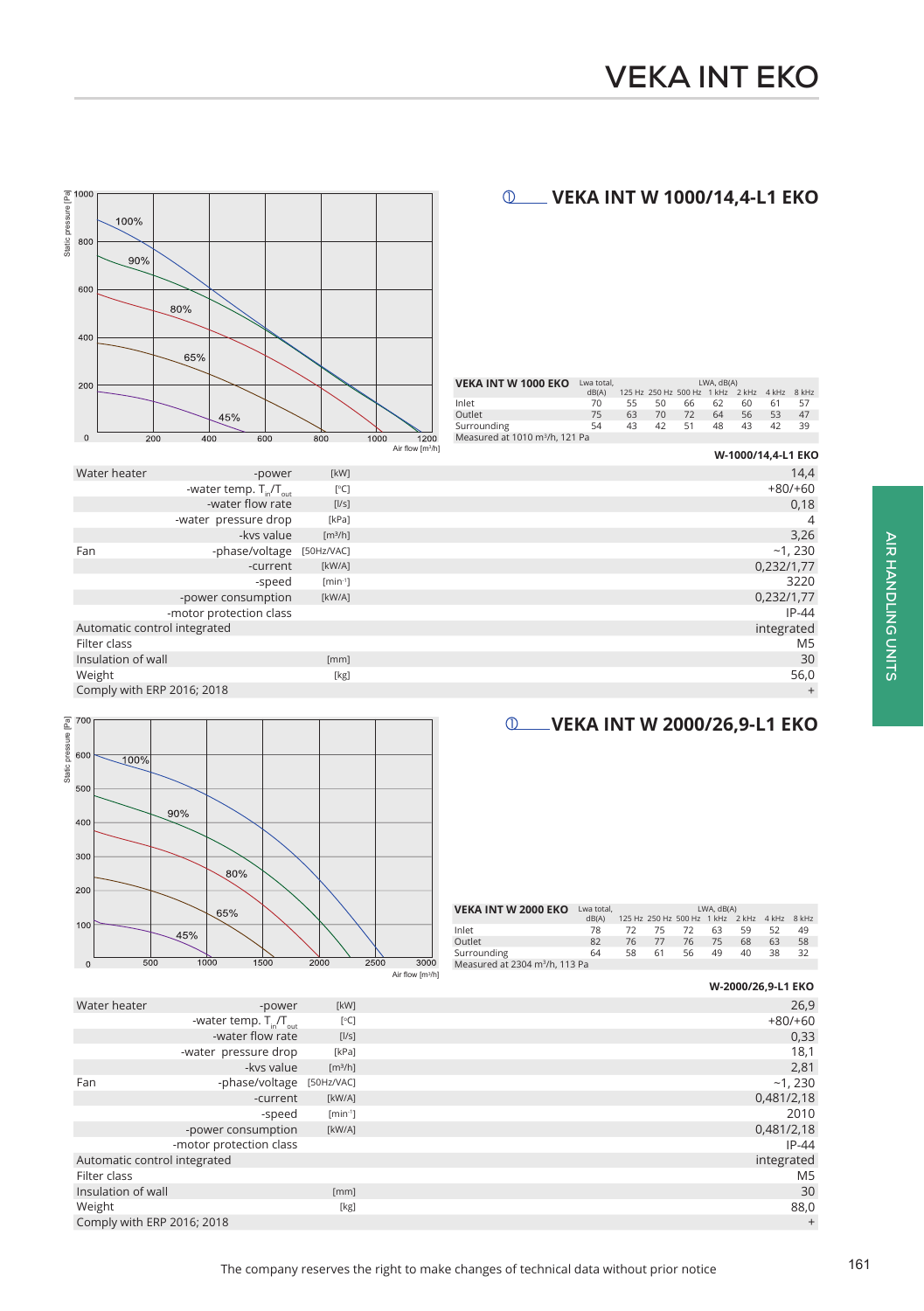



Performance Power consumption



| <b>VEKA INT W 4000 EKO</b>                 | Lwa total. |    |    |                                  | LWA, dB(A) |    |                 |    |
|--------------------------------------------|------------|----|----|----------------------------------|------------|----|-----------------|----|
|                                            | dB(A)      |    |    | 125 Hz 250 Hz 500 Hz 1 kHz 2 kHz |            |    | $4$ kHz $8$ kHz |    |
| Inlet                                      | 78         | 59 | 69 | 74                               | 72         | 70 | 69              | 62 |
| Outlet                                     | 84         | 60 | 73 | 77                               | 80         | 78 | 75              | 67 |
| Surrounding                                | 71         | 51 | 62 | 65                               | 64         | 65 | 62              | 53 |
| Measured at 4677 m <sup>3</sup> /h, 101 Pa |            |    |    |                                  |            |    |                 |    |
|                                            |            |    |    |                                  |            |    |                 |    |

|                              |                               |                     | W-4000/54-L1 EKO |
|------------------------------|-------------------------------|---------------------|------------------|
| Water heater                 | -power                        | [kW]                | 56,95            |
|                              | -water temp. $T_{in}/T_{out}$ | [°C]                | $+80/+60$        |
|                              | -water flow rate              | [1/s]               | 0,7              |
|                              | -water pressure drop          | [kPa]               | 12               |
|                              | -kvs value                    | [m <sup>3</sup> /h] | 7,33             |
| Fan                          | -phase/voltage                | [50Hz/VAC]          | $-1,230$         |
|                              | -current                      | [kW/A]              | 1,258/5,8        |
|                              | -speed                        | $[min^{-1}]$        | 2390             |
|                              | -power consumption            | [kW/A]              | 1,29/5,80        |
| -motor protection class      |                               |                     | $IP-54$          |
| Automatic control integrated |                               |                     | integrated       |
| Filter class                 |                               |                     | M <sub>5</sub>   |
| Insulation of wall           |                               | [mm]                | 30               |
| Weight                       |                               | [kg]                | 128,0            |
| Comply with ERP 2016; 2018   |                               |                     | $^{+}$           |